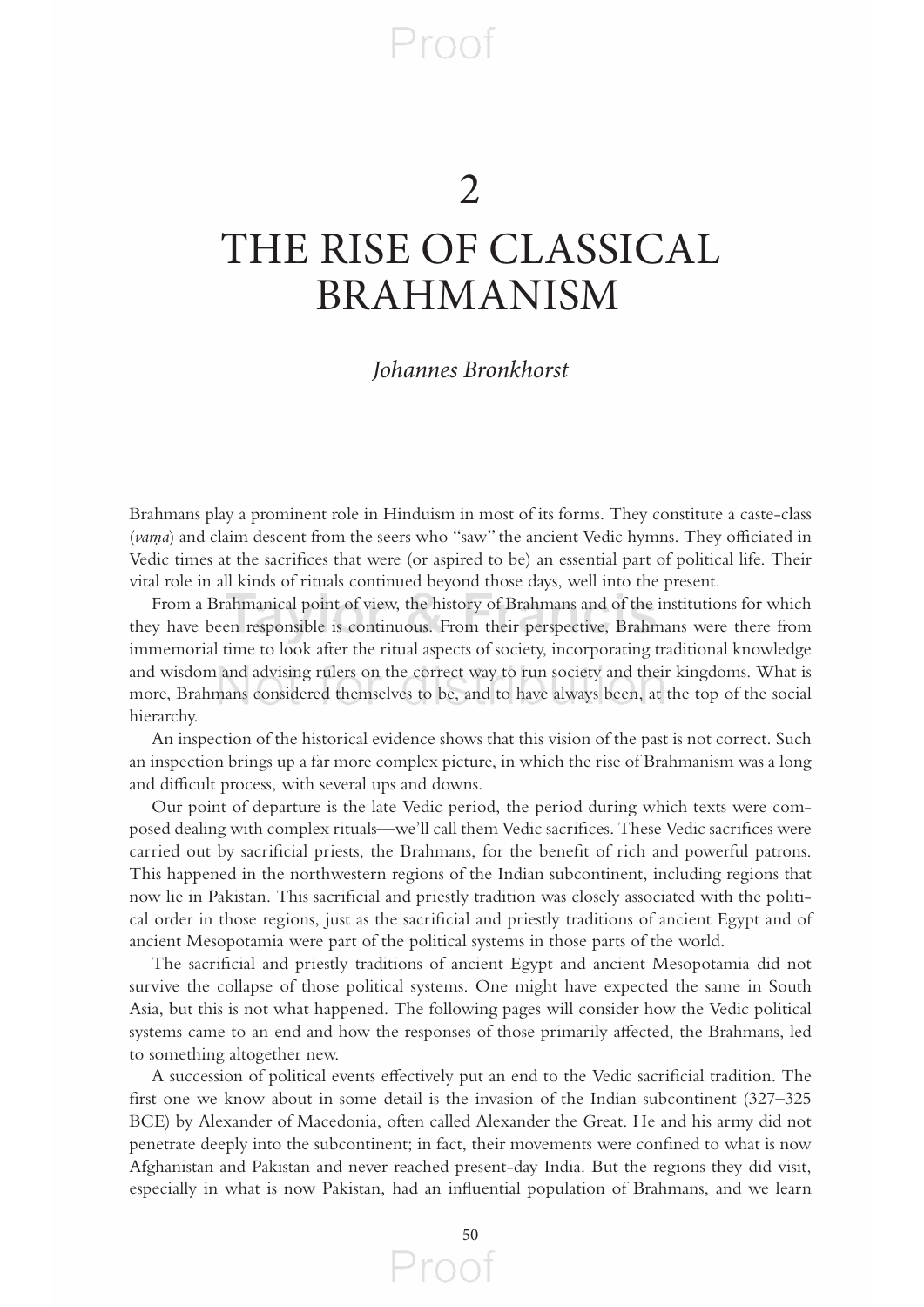from the Alexander historians that conflicts between them and Alexander arose on various occasions. Indeed, it appears that Alexander and his army slaughtered large numbers of Brahmans. It seems safe to assume that the political changes that resulted from Alexander's invasion undermined the Vedic sacrificial tradition to a considerable extent.

 This was only the beginning. The regions of the Indian subcontinent that Alexander had conquered became, a few years after his death, part of the newly created Maurya Empire. This empire had its capital and cultural centre in the eastern part of the Ganges valley, in the city—Pāṭaliputra—that was primarily capital of the region called Magadha. Magadha and its surroundings ("Greater Magadha") had been and continued to be the seat of a culture altogether different from the culture to which the Vedic sacrificial tradition belonged. Among the features that distinguished the culture of Greater Magadha, the belief in rebirth and karmic retribution is prominent. It is this belief, along with the desire to escape from rebirth and karmic retribution, that was responsible for the appearance of a number of religious movements—among these Buddhism and Jainism—that taught methods to bring about such an escape. Vedic sacrifices played no role in this part of the subcontinent, and Brahmans did not here receive the respect they expected and received in the Brahmanical heartland.

 The Maurya Empire was—to the extent this was possible in an age where long- distance communication was slow and arduous—highly centralized. It appears that it did not keep local rulers in charge of their regions but rather replaced them with administrators sent from the capital. As a result, Vedic sacrifices lost their political and financial support. To make matters worse, one of the emperors—the famous Aśoka—made it known that animal sacrifices were no longer tolerated. Vedic sacrifices thus lost the support without which they could not be carried out. And the Brahmans, who embodied this sacrificial tradition, lost the main justification for their special place in society.

 The collapse of the Maurya Empire (around 185 BCE) did not bring relief to Brahmans either, at least not to many of them. The northwestern regions which, until Alexander's invasion and perhaps beyond, had been a centre of Brahmanical culture (perhaps the most important one), underwent once again violent invasions, by Indo- Greeks and Scythians in particular. The Brahmans in those regions who had somehow survived the preceding two centuries while maintaining a separate identity experienced these invasions as so destructive both physically and culturally—that they (or at least a number of them) believed the end of the world was near and gave expression to that belief in a text from that period that has survived, the *Yugapurāṇa* .

 Brahmans in certain other parts of the now- defunct Maurya Empire were luckier. The ruler of one of its successor kingdoms, the Śuṅga King Puṣyamitra, is known to have performed a Vedic sacrifice (the *aśvamedha* "Horse Sacrifice", probably twice) and supported Brahmanical culture. And this was only the beginning. Over time, a reinvented form of Brahmanism succeeded in gaining the upper hand well beyond its original area, spreading all over the subcontinent and even into Southeast Asia. To understand how this was possible, it is necessary to see what modifications Brahmanism had undergone.

 Brahmanical culture had already begun to change before the arrival of sympathetic rulers, that is, during the earlier, difficult centuries. That is to say that, no doubt under the pressure of unfavourable circumstances, Brahmanism had reinvented itself. The demand for expensive Vedic sacrifices had diminished, but rather than disappearing from the historical scene with them, Brahmans found themselves different roles in society. They did not, of course, reject their connection with those sacrifices, but this link became more and more hypothetical. With reduced support from and interaction with the outer world, Brahmanism entered into a period of interiorization, which expressed itself in various ways.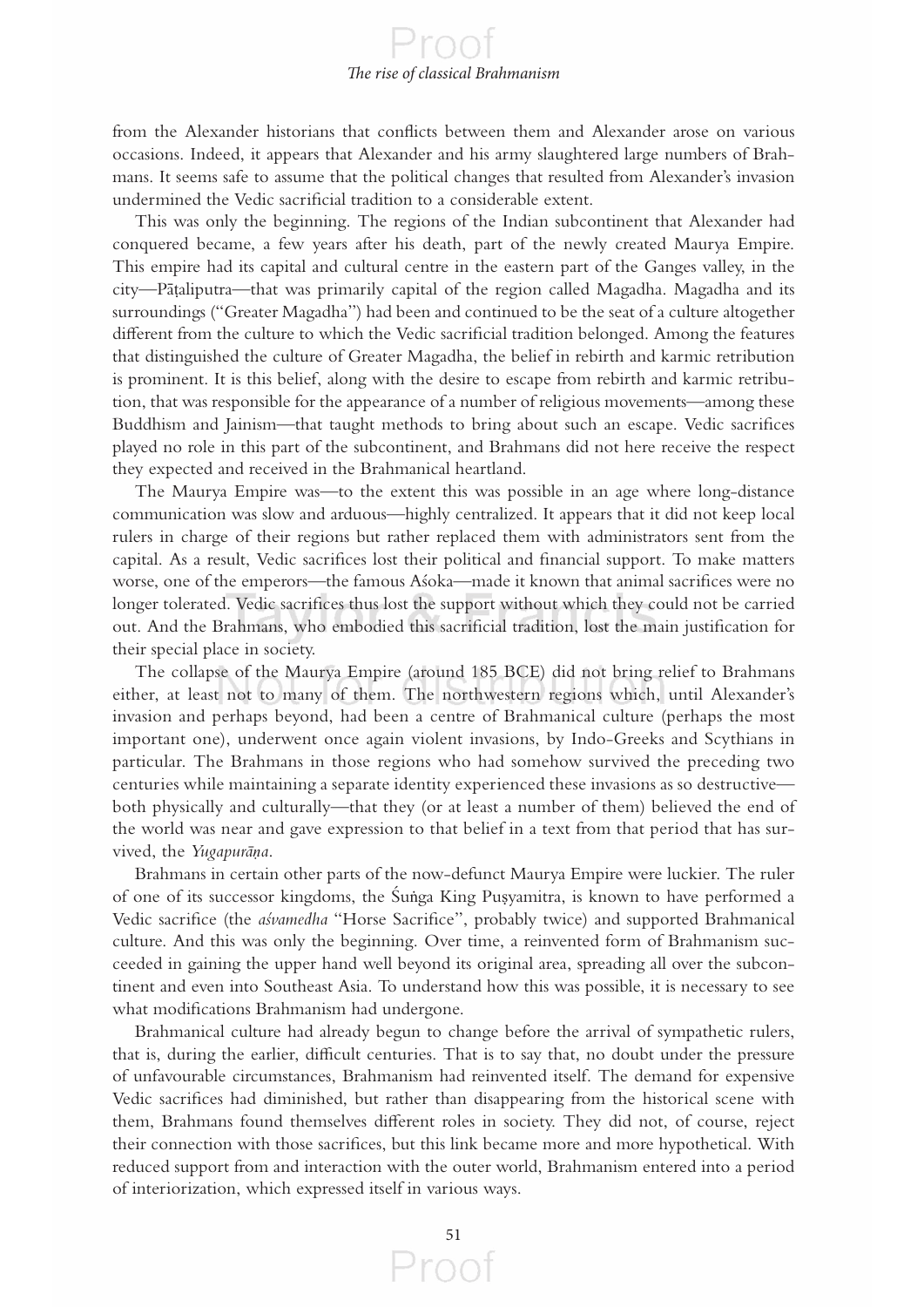Most obvious, perhaps, was the shift of emphasis to smaller rites that individuals could perform in their homes. This is the period during which the Gṛhyasūtras, manuals for household ceremonies, were composed.

Ritual purity had always been a requirement for participation in a sacrifice. The Brahmans now made this into a central concern of their way of life, both within and outside sacrificial contexts. Newly composed texts, the Dharmasūtras, regulate all details of their lives, from birth to death (and even the periods preceding birth and following death). Purity implied minimal interaction with non-Brahmans, who were considered less pure. In fact, using a categorization that may have been invented earlier, Brahmans now strictly distinguished between others with whom ritual interaction was possible, the so-called Kṣatriyas and Vaiśyas, and those with whom this had to be avoided, the Śūdras. Brahmans, Kṣatriyas, and Vaiśyas jointly came to be called 'twice-born', unlike the Śūdras.

 The emphasis on purity was behind an idealization of the Brahman that became very important in literature and had interesting effects in the real world. The ideal Brahman does not interact with society at all. He lives in the forest and survives on what he finds there, essentially roots and fruits. He is often depicted as living in a hermitage (Sanskrit:  $\vec{a}$ *srama*), which he has presumably created himself, independently of society. He maintains the sacred fire that he has brought with him, recites Vedic texts, and is in the possession of supernatural powers.

 In this idealized form, perfect Brahmans may not have been many in number, or they may not have existed at all. However, the *āśrama* that figures in literature corresponds to what is called *agrahāra* in inscriptions. An *agrahāra* is a royal donation of land or of a village to one or more Brahmans, along with the obligation of the inhabitants of that land or village to pass on their earnings to those Brahmans. Unlike the *agrahāra* , the *āśrama* s described in literature are never presented as donations. This difference is easily explained: as a whole, *āśrama*s occur in literature composed by Brahmans, *agrahāra* s in inscriptions composed by or on behalf of rulers. The Brahmans' non-interaction with society would be compromised by the acceptance of gifts, so they conveniently overlooked that their *āśrama* s had, more often than not, been donated (Bronkhorst 2016).

 The emphasis on purity also manifests itself in the requirement of pure descent. In classical Brahmanism, there is essentially only one way to become a Brahman, namely by being born from parents who are both Brahmans. The story of Mataṅga told in the *Mahābhārata* illustrates this. He is brought up as a Brahman but discovers one day that he really is an outcaste ( *caṇḍāla* ), because his mother had committed adultery with one. Austerities do not help him to gain Brahmanical status.

 A further key requirement for being a Brahman was and remained, at least in theory, knowledge of the Veda. Every Brahman is supposed to know his Veda (of which there came to be four) or a portion thereof. Preserving the Vedic texts became a central concern that was all the more demanding since Vedic texts are ideally only preserved orally. A whole literature arose dealing with the phonetic peculiarities of each Veda. Along with it, treatises on phonetics in general and on the grammar of Sanskrit came into being.

This preoccupation with the Veda and its language underwent a significant development, probably after the collapse of the Maurya Empire. Brahmanism now claimed that both—the Veda and its language—are eternal, that is, beginningless. This claim was apparently based on the more general, but often implicit, assumption that the whole world is eternal; that is, that it has no history in any meaningful sense. The claim that the Veda is eternal became the basis for its interpretation, carried out by the specialists of Mīmāṃsā, who took this claim very literally. They observed that the Veda, since it has no beginning, has no author either, considering that an author stands at the beginning of the work he produces. For the same reason, it cannot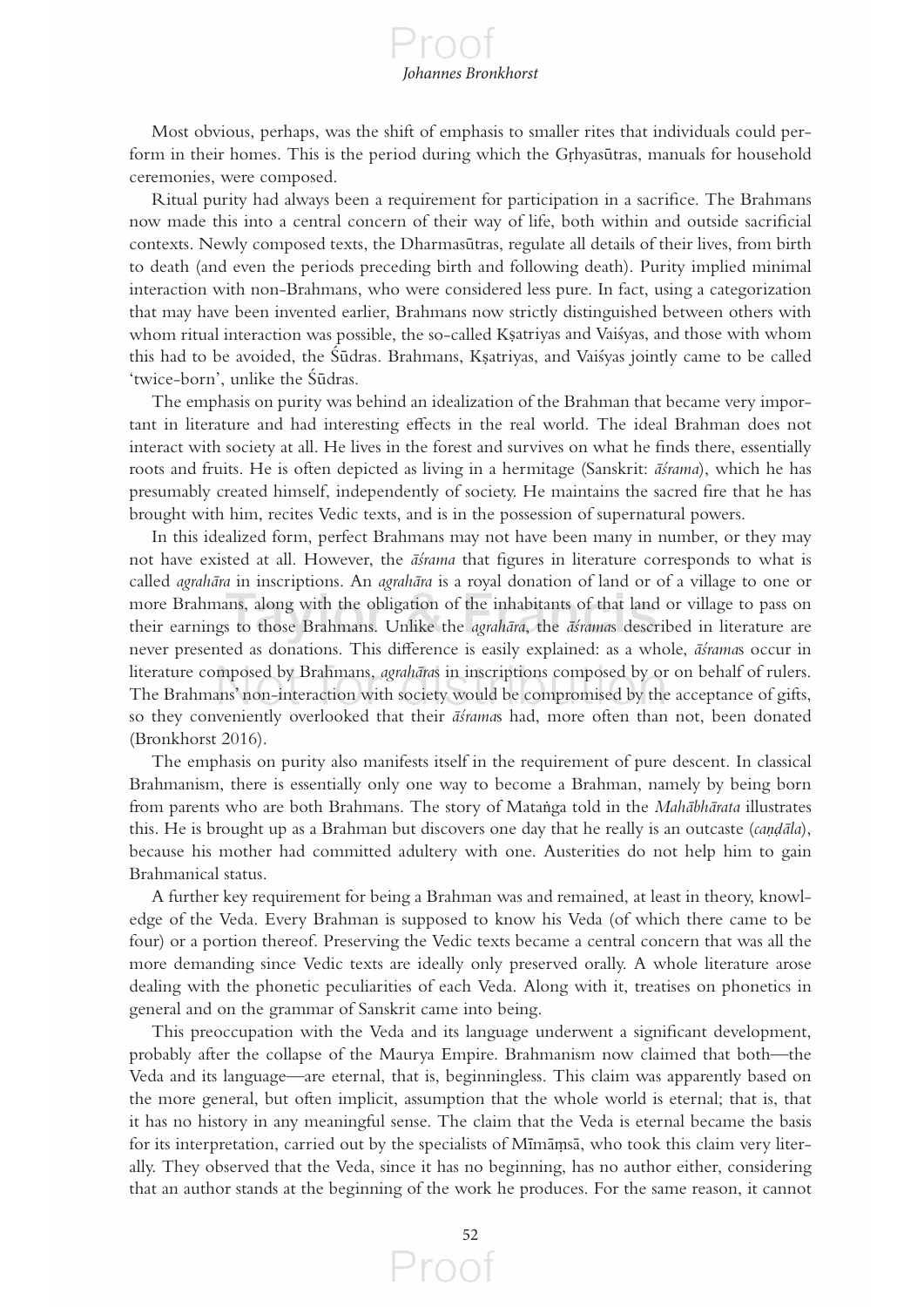# *The rise of classical Brahmanism*

refer to historical events, for the Veda was already infinitely old when those presumed events occurred. Being without an author, it is not possible to find the meaning of a Vedic passage as intended by its author; there is no such meaning. The Veda became in this way pure language, whose interpretation required sophisticated efforts so as to avoid falling in the trap of treating it like other texts, which we read (or listen to) in order to find out the intentions of their authors or to learn about things that happened in the past. The Mīmāṃsā interpreters had to avoid these pitfalls by interpreting many Vedic statements metaphorically. In the end, they accepted that only injunctions must be taken literally.

 The claim that the world, the Veda, and its language are eternal is closely related to the conservative tendency of Brahmanism. Really new things cannot arise, and if they do, they are ignored to the extent possible. An example is writing. This was introduced late in most of the Indian subcontinent (Falk 2018). Brahmanism avoided mentioning it, even when it used it, pretending for a long time to continue a purely oral tradition (Bronkhorst 2011b).

 A few more words must be said about the ideal Brahman as he is depicted in literature. He preferably lives in his hermitage, avoids contact with the world, recites the Veda, and is, because of all that, extraordinarily powerful. This is a recurring theme and may have played a crucial role in the almost miraculous growth and spread of Brahmanical influence during the centuries following their recovery. This image of sometimes irritable but nonetheless awe- inspiring and fearsome Brahmanical sages is omnipresent in such literary productions as the great Sanskrit epics: the *Mahābhārata* and the *Rāmāyaṇa* . Unlike certain other forms of literature produced during the period—such as the Gṛhyasūtras and Dharmasūtras mentioned earlier, which were primarily for internal use—the epics and other such texts addressed a far wider audience. Indeed, it seems likely that the public recitation of these narrative texts contributed in no small degree to the idea of Brahmans as wise, holy, and extremely powerful. This, in its turn, encouraged rulers to invite Brahmans to their kingdoms under favourable conditions. We have seen that this often took the form of offering them *agrahāras*.

 But Brahmans had also developed other skills that made their presence attractive to rulers. Presumably during this same period of transition, they had started producing books dealing with governance. The most important text of this genre that has survived is the *Arthaśāstra* . Its received version was completed late (perhaps third century CE; Olivelle 2013 ) but stands at the end of a long tradition. The pragmatic, even Machiavellian, nature of this text has struck modern commentators and reminds us that Brahmanical political advisors were in for business, not for defending morality (except, of course, the sacrosanct position of Brahmans in society).

 The internal changes within Brahmanism described previously did not take place in a political vacuum; this we have seen. Indeed, changing political circumstances appear to have given them their initial impetus. Nor did they take place in a cultural vacuum. Our knowledge of those cultural circumstances is limited, but the confrontation and interaction with the culture of Greater Magadha stands out.

 Perhaps the most striking feature of the culture of Greater Magadha, as observed previously, was the belief in rebirth and karmic retribution, a belief unknown to Vedic culture. This belief underlay a variety of religious movements that originated in Greater Magadha—among them Buddhism, Jainism, and Ājīvikism—whose shared goal was to put an end to the potentially endless cycle of rebirths determined by one's actions. Jainism represents the perhaps most typical response to the challenge: Its path to liberation from rebirth culminates in the candidate's physical and mental immobilisation. Forms of asceticism in which all forms of activity, or certain forms of activity (such as breathing or thinking), are reduced to the extent possible became a prominent feature of Hinduism in many of its manifestations.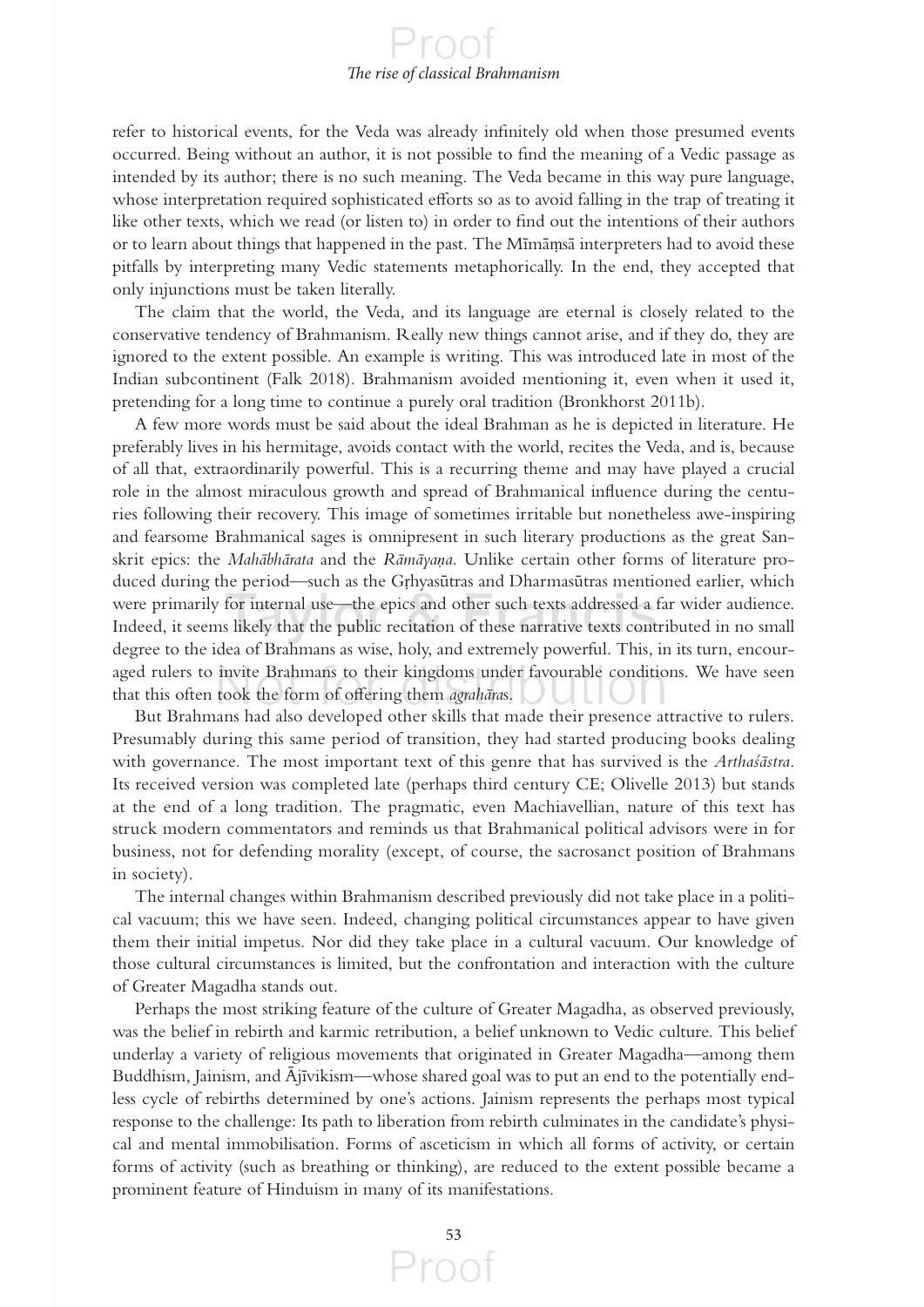### *Johannes Bronkhorst*

 The emphasis on absence of activity, on immobility, left place for another belief, the belief that the core of one's being, one's real self, is by its nature inactive. Some considered the realisation that one's self is not involved in the actions carried out by body and mind sufficient to put an end to karmic retribution. This concept of an inactive self came to play an extremely important role in Indian thought, either in combination with immobility asceticism or without it.

 The Vedic tradition was not acquainted with the belief in rebirth and karmic retribution until it underwent the influence of the culture of Greater Magadha. And even then, not all Brahmans welcomed the new belief. The most orthodox representatives of the Vedic tradition (most notably the followers of Mīmāṃsā) resisted and refused to accept it until the middle of the first millennium CE or perhaps even later. Other branches of Brahmanism, however, yielded more readily to the new belief, which they initially tried to incorporate into more traditional ways of Vedic thinking.

 Those Brahmans who accepted the belief in rebirth and karmic retribution (they may have been the majority) were now confronted with two idealized lifestyles. We already met the ideal Brahman who does not interact with society, lives in a hermitage in the forest, and survives on what he finds there. This way of life had nothing to do with rebirth and karmic retribution. Those, on the other hand, who seriously strove to put an end to rebirth and karmic retribution opted for a different lifestyle altogether. Like the ideal Brahman depicted previously, they too left society, but not in order to withdraw to the forest. They rather survived by begging (as did the Buddhists, the Jainas, and other religious mendicants from Greater Magadha), which means that they continued to stay in contact with society. And unlike the idealized Brahman depicted previously, they did not spend their life in the pursuit of purity, and they did not maintain a sacred fire and so on. Their prime concern was not ritual purity but liberation from rebirth. As a means of reaching that goal, they engaged in the search for their real self.

 How did the Brahmanical tradition choose between these two lifestyles? It didn't. It accepted both as legitimate ways of living one's life. In fact, it proposed four possible ways of life: (1) as a lifelong student of the Veda (*brahmacārin*), (2) as a wandering religious mendicant (*parivrāja*), (3) as a forest- dweller ( *vānaprastha* ), or (4) as a householder ( *gṛhastha* ). This is the order in which these four ways are presented in what is perhaps the earliest surviving Dharmasūtra, the *Āpastambadharmasūtra* , which also uses this terminology. This order is not a temporal sequence. The *Āpastambadharmasūtra* , as do other Dharmasūtras, presents a simultaneous choice out of four, not four stages of life. Options (2) ( *parivrāja* ) and (3) ( *vānaprastha* ) stand respectively for the seeker of liberation and for the ideal Brahman who totally withdraws from society. (Interestingly, the *Āpastambadharmasūtra* distinguishes between two kinds of forest- dweller: (3a) the ascetic who aims at suppressing activities and ends his life through a fast to death, a way of life that clearly betrays the influence of the culture of Greater Magadha, and (3b) the ascetic who maintains his fire and continues performing his rites, aiming at supernatural powers.) Option (2) is clearly a non- Vedic way of life, the one borrowed from the culture of Greater Magadha (the *Āpastambadharmasūtra* admits that this way of life is "opposed to the scriptures" [2.9.21.15–16]).

 This *choice* of four possible ways of life became over time a *sequence* of four stages of life: (1) religious student ( *brahmacārin* ), (2) householder ( *gṛhastha* ), (3) forest- dweller ( *vānaprastha* ), (4) wandering religious mendicant ( *parivrāja* ; later the term *saṃnyāsin* , 'renouncer', came into use). This sequence of four stages (confusingly also called *āśrama* , but not meaning 'hermitage' this time) became part of Hinduism, at least in theory (Bronkhorst 1993).

 The spiritual practice of Yoga is related to the ascetic ways of life considered but is often treated separately in Brahmanical texts. The term and the practices it designates make their appearance in the *Mahābhārata* and other contemporary Brahmanical texts. The term does not occur in this sense in non- Brahmanical texts from that period or before. It is used in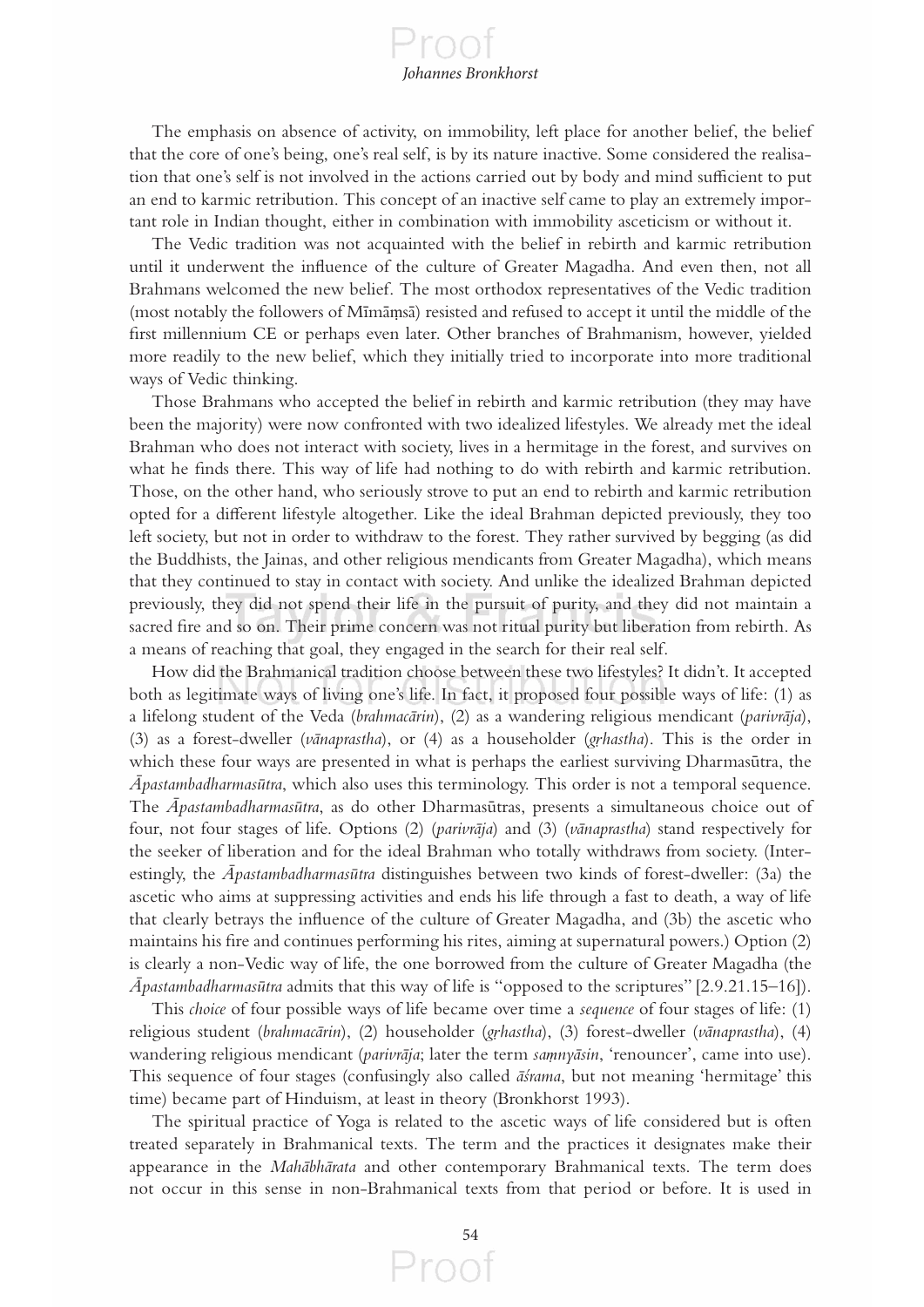# *The rise of classical Brahmanism*

Brahmanical texts to designate practices whose historical link with Greater Magadha is beyond doubt: practices in which mental or physical inaction, or inaction of both, take a central place. No such practices feature in earlier Vedic texts, nor does the word 'Yoga' occur there in this sense. It would indeed appear that this term is the most important Brahmanical contribution to Yoga (Bronkhorst 2011a).

 The culture of Greater Magadha believed in rebirth and karmic retribution, that is, in the regular return of individual living beings. It similarly believed in the regular return of the world as a whole. That is to say, the world goes through time-cycles. We find the notion of immensely long periods, often called *kalpa*s, in the early writings of Buddhism and Jainism and even in the scarce information we possess about Ājīvikism. This cyclical view of time was accompanied by a vision of the universe in which Mount Meru is situated at the centre, being surrounded by a number of continents. Nothing of the kind is found in Vedic literature, and there are strong reasons to believe that this complex of ideas belonged to Greater Magadha before it found its way into Brahmanical literature, first perhaps in the later portions of the *Mahābhārata* (González-Reimann 2002; Satinsky 2015).

Perhaps the first reference to cyclical time in surviving Brahmanical literature occurs in the *Yugapurāṇa* , a text mentioned earlier. It was composed by Brahmans under duress, who feared that the Brahmanical order of society was being destroyed by a succession of calamities, most prominently invasions by various groups of barbarians. Interestingly, these Brahmans thought that the world was about to come to an end, and they formulated this fear in terms of cyclical time: The present world period was coming to an end, but a new period would follow the total destruction of the world sometime soon. The most remarkable aspect of this testimony is that Brahmans who borrowed the notion of cyclical time from outside the Vedic tradition adjusted it to the desperate situation in which they found themselves, meanwhile making tremendous reductions to the lengths of the recurring periods. (The text has not forgotten that very long time cycles exist, because its concluding verse states that a hundred times a hundred thousand years (?) constitutes a *kalpa* and that a *kalpa* amounts to a thousand *yuga*s; Mitchiner 2002: 48–49).

 Traces of the belief in recurring cycles of short duration survive in a few other Brahmanical texts: the *Mānavadharmaśāstra* , some early Purāṇas, and the *Mahābhārata* . But soon Brahmanism, too, started thinking in terms of time cycles of immense duration. The classical picture that we find in the more recent Purāņas gives precise lengths to these durations: a total duration (catur*yuga* ) of 4,320,000 (human) years is divided into four *yuga* s that succeed each other and whose duration is 1,728,000; 1,296,000; 864,000; and 432,000 years, respectively (Rocher 1986: 124). In other words, the acceptance of periods of immense lengths that had been part of the culture of Greater Magadha ended up becoming part of Brahmanical culture. This was not without its advantages, even for orthodox Brahmanical thinkers. For example, it allowed legal scholars to relegate rules of behaviour that they found objectionable to a previous world age and thus make them inapplicable to contemporary times (Olivelle 2017: 36f.).

There was, however, a problem. The notion of cyclical time is at first sight in contradiction with the idea of a world that never changes, a world in which the Veda was handed down from teacher to pupil from beginningless time. Brahmanical thinkers were aware of this apparent contradiction and proposed ways in which the eternal Veda could bridge the gap between succeeding world periods. Few, with the notable exception of certain orthodox Vedic interpreters (Mīmāṃsakas), held on to the belief that the world had always been as it is today. Detailed descriptions of world periods and their divisions, their characteristics, and their durations are a central feature of the Purāṇas, texts that on account of their number and size constitute an important part of traditional Brahmanical literature.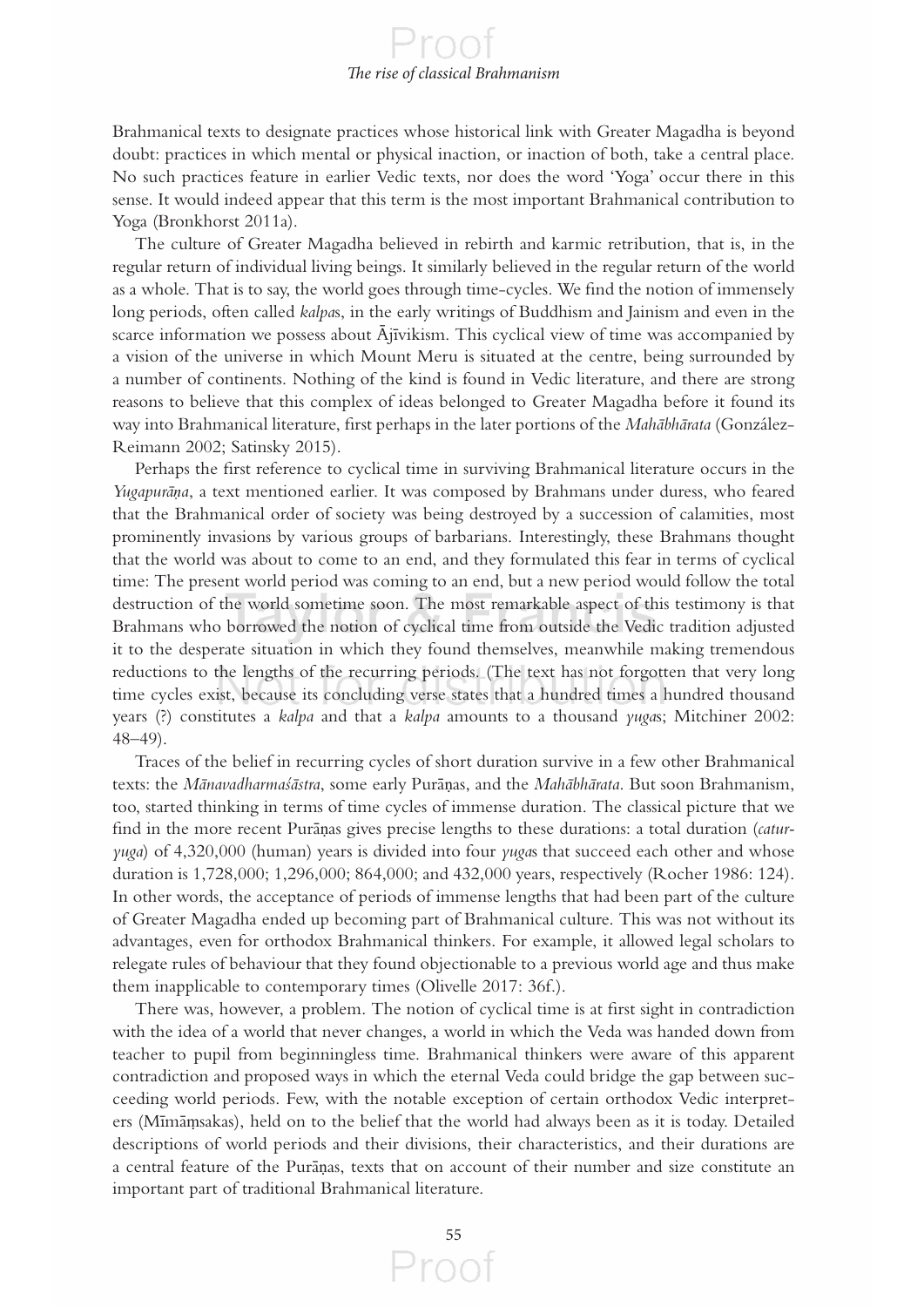## *Johannes Bronkhorst*

Classical Brahmanism is known for its different schools of philosophy. The most well known of these schools nowadays is no doubt Advaita Vedānta. It is important to remember that this is probably the most recent of the classical schools of Brahmanical philosophy. Neither Advaita Vedānta nor any other school of Vedānta is mentioned in Indian philosophical literature until roughly the middle of the first millennium CE. At that moment, other schools of philosophy had been in existence for centuries.

 Virtually without exception, all classical Brahmanical schools of philosophy share one feature: the concept of a soul, or self, that is inactive. This feature is common to the ontology of Vaiśesika and of Vedānta in most of its forms but is most prominently present in the philosophy of Sāṃkhya. This philosophy divides all there is into two separate categories: the soul and everything that can act. The former is often called *puruṣa* in the texts of this school; it is pure consciousness, not affected by any activity, including mental activity. The other category is often called *prakṛti* : 'Nature' or *pradhāna* , and it covers everything that acts, including mental activity.

 This notion of an inactive soul or self suggests, once again, that the culture of Greater Magadha influenced the basics of Brahmanical philosophy. This does not mean that the different philosophies as we have them were borrowings from Greater Magadha; clearly they were not. However, there is a further reason to think that the Sāṃkhya philosophy, more than, say, Vaiśeṣika and Vedānta, remained close to a predecessor that once existed in that non-Brahmanical part of India. This is the circumstance that Sāṃkhya is almost invariably associated with the name of Kapila, the primordial sage who supposedly promulgated this philosophy for the first time. Kapila appears in the early literature as a demon, an inhabitant of hell, and an opponent of the Vedic tradition.

Brahmanism did not only *undergo* the cultural influence of its surroundings, it also *exerted* influence. Brahmanical influence on Indian culture in general came to be extremely important. We have seen that Brahmanism created a literature on Dharma that initially confined itself largely to regulating the details of the Brahmans' life. This is still their primary focus in the early Dharmasūtras, but as time went on, texts on Dharma dedicated ever more space to the rules by which others must live. Political guidance for rulers, for example, gets more attention over time, and the rules of Dharma become ever more rules for society at large. Here, too, the concern with purity is central, and purity of descent receives much attention. Mixture of caste-classes through intermarriage ( *varṇasaṃkara* ) is a certain way to guarantee a lower position in society to the offspring (Brinkhaus 1978).

These restrictions on behaviour came to exert an amazing influence on Indian society at large. This is confirmed quite independently by genetic research. A recent study of the genomes of a large number of individuals in India comes to the conclusion "that the practice of endogamy was established almost simultaneously, possibly by decree of the rulers, in upper- caste populations of all geographical regions, about 70 generations before present, probably during the reign (319–550 CE) of the . . . Gupta rulers" (Basu et al. 2016). Also, an earlier study has found evidence for a shift to endogamy at different moments for speakers of Indo-European languages (on average 72 generations) and those of Dravidian languages (108 generations) ( Moorjani et al. 2013 ). The authors of this study translate these numbers of generations into 1900 and 3000 years before the present, respectively. It is virtually impossible to determine the exact average length of a generation, yet it seems safe to conclude that a shift to endogamy took place during the first half of the first millennium CE, at least in northern India, and it is permitted to assume that the growing influence of Brahmanism played a role in this shift.

 This chapter is to a large extent based on work published in my two books *Greater Magadha* (Brill, Leiden 2007; reprint: Motilal Banarsidass, Delhi 2013) and *How the Brahmins Won* (Brill, Leiden 2016), which contain detailed further references.